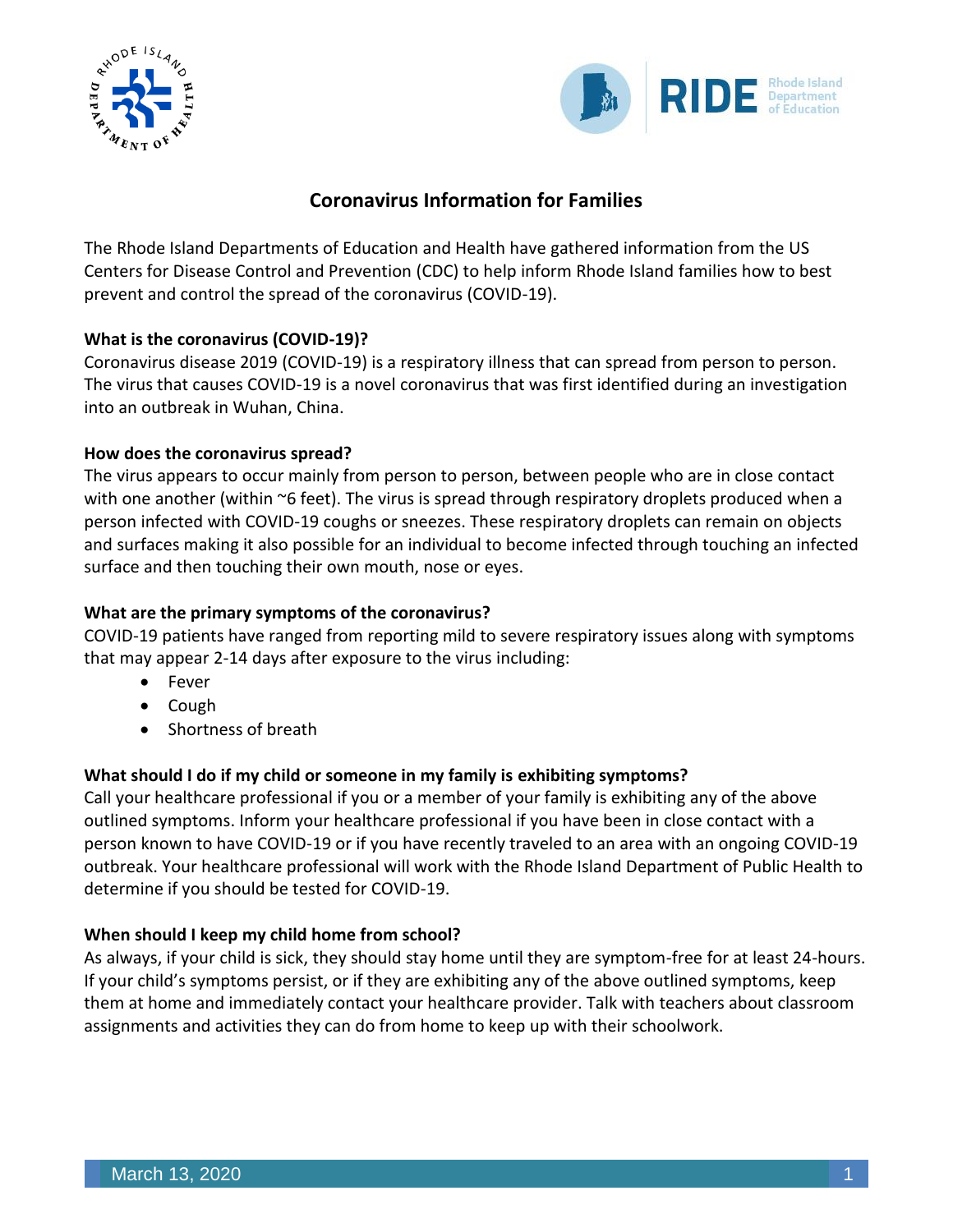



### **Are children more at risk for the coronavirus?**

Early reports suggest that children with confirmed COVID-19 have generally presented with mild symptoms, and though severe complications have been reported, they appear to be uncommon. Those who experience an elevated risk of exposure include:

- People who are close contacts of someone known to have COVID-19
- Healthcare workers caring for patients with COVID-19
- People in places with ongoing COVID-19 outbreaks
- Travelers returning from affected international locations where COVID-19 outbreaks have occurred

### **What precautions should my family take to prevent infection of this virus?**

- Avoid close contact with people who are sick
- Cover your cough or sneeze with a tissue, then throw the tissue in the trash
- Wash hands often with soap and water for at least 20 seconds, especially after going to the bathroom; before eating; and after blowing your nose, coughing, or sneezing. If soap and water are not readily available, use a hand sanitizer that contains at least 60% alcohol
- Clean and disinfect frequently touched objects and surfaces
- Avoid touching your eyes, nose, and mouth with unwashed hands
- Discourage children and teens from gathering in other public places while school is dismissed to help slow the spread of COVID-19 in the community
- If you have traveled anywhere internationally (or anywhere overnight in the U.S.) in the last 14 days, monitor yourself for symptoms of COVID-19. These symptoms include fever, cough, or shortness of breath.
- For people who have traveled to China, Iran, Italy, South Korea, or Japan, in addition to monitoring yourself for symptoms, self-quarantine for 14 days. That means do not go to work or school and stay at home.

#### **Should my child wear a face mask?**

If your child **is not sick**, they should **not** wear a face mask. Face masks may be in short supply and they should be saved for caregivers of person's infected with COVID-19. Patients with confirmed or suspected **COVID-19** should **wear** a face mask until they are isolated in a hospital or at home.

#### **Are children with underlying health conditions or a medically related disability at higher risk?**

There have been very few reports of the clinical outcomes for children with COVID-19 to date. Limited reports from China suggest that children with confirmed COVID-19 may present with mild symptoms and though severe complications (acute respiratory distress syndrome, septic shock) have been reported, they appear to be uncommon. However, as with other respiratory illnesses, certain